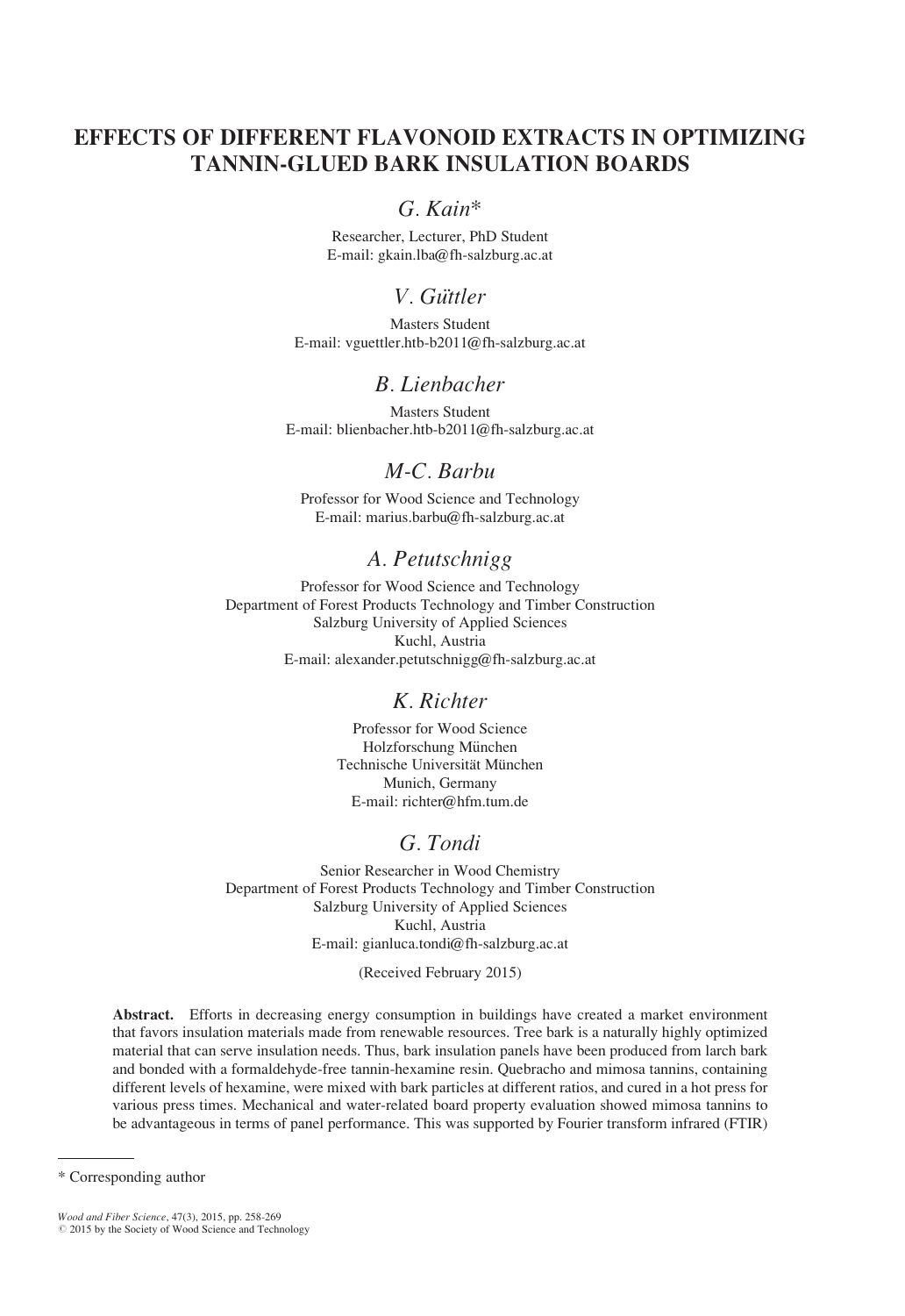spectroscopic analysis of tannin polymers, which provided insight into the chemical activation by a hardener and possible rationale for the better performance of mimosa resin. Evaluating thermal conductivity of the panel showed that its dependence on temperature was comparable with commonly available insulation materials.

Keywords: Bark, tannin, insulation board, IR spectroscopy.

### INTRODUCTION

Bark is a traditional byproduct in timber manufacturing. Typically, it is not widely used as a high-added-value product but has proved to be an interesting resource for insulation panel production (Kain et al 2013b). This might not be surprising because bark is naturally tailored to protect the sensitive vascular cambium of a tree against heat and frost, microorganisms, fire, and mechanical damage (Vaucher 1997). Thus, the obvious question arises as to if bark can be used as an exterior wall cladding element in building engineering. Although the thermal conductivity is not especially low, the main benefit of bark insulation is its excellent heat storage capacity (Kain et al 2013a).

For decades, synthetic resins have been extensively used in wood-based panel production. Some are problematic in that they emit formaldehyde (World Health Organization 2006) (eg urea formaldehyde, melamine urea formaldehyde, and phenol formaldehyde), whereas others, such as isocyanates, incur higher production costs because of the high price of the resin or equipment used, result in a hazardous workplace, or are completely synthetic-oil-based formulations. If bark insulation panels are to satisfy the needs of a market segment of environmentally friendly insulation materials, a resin system based on renewable resources is desirable.

Many studies have proposed natural adhesives suitable for the production of wood panels (Pizzi 1982; Tondi et al 2012; Umemura et al 2014), and one of the most promising lines exploits the tendency of flavonoid tannins to crosslink in an alkaline environment (Pena et al 2009).

Tannin resin formulations for the production of wood-based panels have a long history. The most important species from which tannin can be extracted are mimosa, quebracho, and radiata pine bark (Moubarik et al 2010). The first attempt to produce industrially useful pine tannin resin formulations was made by Pizzi (1982). Optimized tannin resins with hexamethylenetetramine as a hardener were subsequently used (Pizzi et al 1997; Pichelin et al 2006). Further research showed alkaline conditions to be beneficial for autocondensation of mimosa tannins, with the chemical structures of tannin-hexamines being influenced by both the tannin structure and pH of the solution (Pena et al 2009). Tanninformaldehyde resins have been used for manufacturing particleboards. However, these resins exhibited a greater variation in their internal bond (IB) strength than commercial synthetic resins, possibly because of their complex hardening mechanisms (Garnier et al 2002). Pasch et al (2001) compared quebracho and mimosa tannins and found that mimosa tannin was considerably branched, whereas quebracho tannin had a rather linear structure.

The use of hexamethylenetetramine (hexamine) as a hardener yielded very interesting results, and it was successfully applied to bark insulation panels. The resulting board characteristics were comparable with traditionally bound panel characteristics (Kain et al 2014, 2015).

Hexamine is widely used as a hardener for tannin-based resins (Pizzi 1994; Pichelin et al 1999; Pena et al 2009). In a hardening reaction, hexamine is principally decomposed to reactive imines. Decomposition products of hexamine react very readily with tannin (Pizzi 1994). Because hexamine is not decomposed to formaldehyde, panels with very low formaldehyde emissions ( $E_0 = 0.6 - 0.8$  mg/100 g) can be produced (Pichelin et al 1999).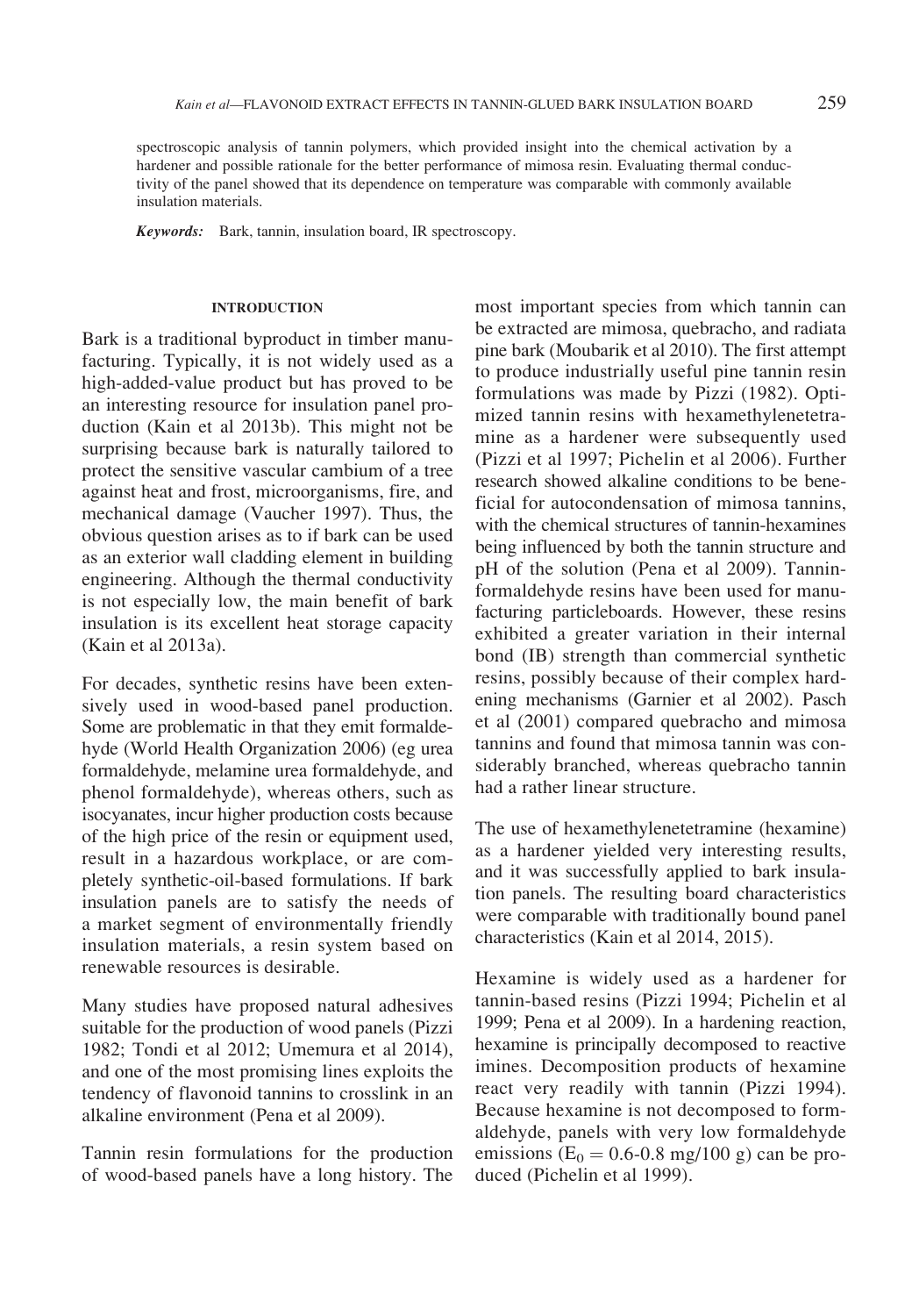Natural bark panels were produced using quebracho tannin extract as a binder (Kain et al 2014). However, although it is very rich in condensed tannin (Tondi and Petutschnigg 2015), the quebracho tree grows very slowly and therefore its availability will decrease in the future. For that reason, the use of flavonoid extracts from fast growing plants is more appropriate and the replacement of quebracho with mimosa tannins strengthens the sustainable character of this innovative insulation material.

This study aims to determine if the performance of a mimosa-hexamine resin is superior to that of a quebracho-hexamine resin for binding bark insulation panels and also to evaluate the optimization potential in hardener amount and pressing time for limiting potential industrial production costs.

#### MATERIALS AND METHODS

### Materials

Larch (Larix decidua Mill.) bark was sourced from Peter Graggaber GmbH (Unternberg, Salzburg, Austria). A four-shaft shredding system (RS 40) from Untha shredding technology GmbH (Kellau, Austria) was used to crush the bark before it was separated to obtain particles of 6-10 mm. The bark was dried in a vacuum dryer (Hildebrand-Brunner, Gehrden, Germany) at 60°C and an absolute pressure of 20-25 kPa for 2 wk until the particles had reached a final MC of <10%. The use of a vacuum dryer is industrially unusual for such purposes, but we used it because of its availability at our research facilities. A lower degree of the volatilization of bark extractives may be obtained via vacuum drying than via higher temperatures in a commercial drying kiln.

Mimosa (Acacia mearnsii) tannin extracts (Phenotan AG) from Tanac S.A. (Montenegro, Brazil) and quebracho (Schinopsis balancae spp.) tannin extracts (Colatan GT 10) from Markmann GmbH (Hamburg, Germany) were used to prepare the resins for the insulation boards.

Hexamethylenetetramine  $(≥99%)$  and a solution of NaOH (32%) for resin preparation were obtained from Merck Schuchardt OHG (Hohenbrunn, Germany) and Carl Roth GmbH & Co.KG (Karlsruhe, Germany), respectively.

### Methods

**Manufacturing of boards.** For a resin, 50  $wt\%$ of tannin extract powder and 50 wt% of  $H_2O$ were mixed using a mechanical stirrer at 700- 1500 rpm. The mixture was adjusted to pH 9 with a 32% NaOH solution. Mimosa and quebracho tannin formulations with 50% solid content (s.c.) and pH corrected to 9.0 were subjected to viscosity measurements. Viscosity was evaluated at room temperature  $(20^{\circ}C)$  using a multispeed digital viscotester from Thermo Haake (Waltham, MA). Finally, the requisite amount (wthexamine/ wttannin) of a 33% hexamine solution was added as a hardener.

The bark particles and the prepared tannin resin were mixed using a plowshare mixer and manually prepressed in a mold of  $350 \times 240$  mm<sup>2</sup>. With a Höfer (Taiskirchen, Austria) laboratory press with a plate temperature of  $180^{\circ}$ C, a mat was pressed for 5 min  $(0.25 \text{ min/mm})$ , 6.5 min  $(0.33 \text{ min/mm})$ , or 8 min  $(0.4 \text{ min/mm})$  in two steps to a final target thickness of 20 mm. Thereby, the press was closed in 60 s to an opening width of 19 mm and, after 60 s, was then opened to a final thickness of 20 mm at which it was held for the rest of the press time. In total, 22 boards were pressed with variations in tannin extracts and amount of hexamine at different press times (Table 1). For boards without a hardener, only one sample was produced because only a qualitative assessment was performed.

The boards were stored in a climate room at  $20^{\circ}$ C and 65% RH for 3 da before they were cut according to CEN (1994) into the required sizes for mechanical and physical tests. MC of boards during testing was determined in accordance with CEN (1993e).

**Board properties.** Bulk densities of boards and specimens were determined before the relevant tests in accordance with CEN (1993d). For two specimens of each board density, profiles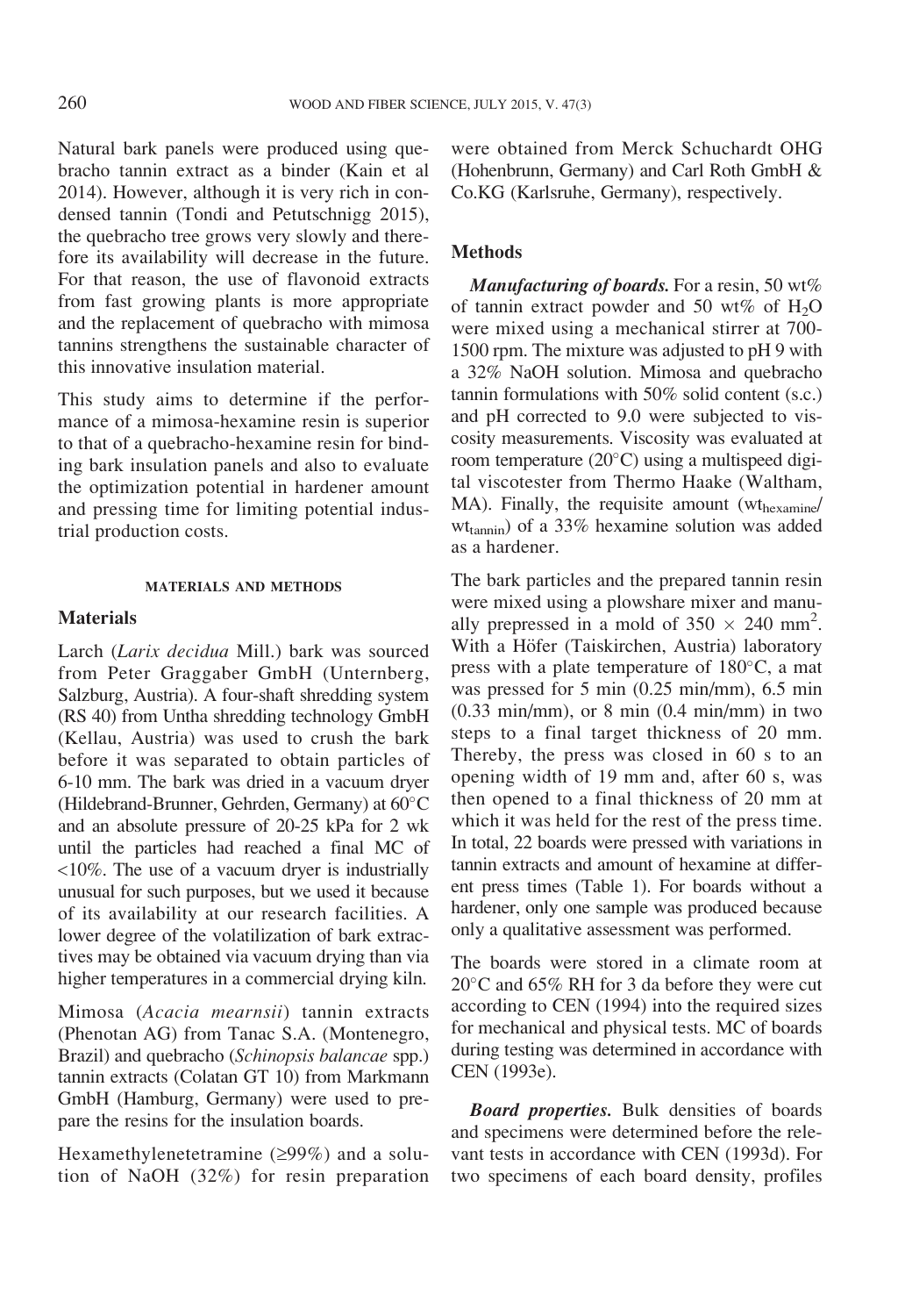Table 1. Types of tannin, amount of hexamine as a hardener and press times with a constant target density of 350 kg/m<sup>3</sup> (oven-dried weight) and resin content of  $10\%$ (based on the oven-dried weight of bark particles).

| Tannin $(kg/m^3)$ | Hexamine $(\%)$ | Press time (min) | No. of<br>specimens |
|-------------------|-----------------|------------------|---------------------|
| Quebracho         | 6               | 5.0              | 2                   |
|                   | 6               | 8.0              | 2                   |
|                   | 8               | 6.5              | 2                   |
|                   | 10              | 5.0              | 2                   |
|                   | 10              | 8.0              | $\overline{2}$      |
| Mimosa            |                 | 5.0              | 1                   |
|                   | $\left($        | 8.0              | 1                   |
|                   | 6               | 5.0              | 2                   |
|                   | 6               | 8.0              | 2                   |
|                   | 8               | 6.5              | 2                   |
|                   | 10              | 5.0              | 2                   |
|                   | 10              | 8.0              | 2                   |

were generated with Dense-Lab X software (EWS, Beaverton, OR). Resulting profiles were averaged for every board type.

The two boards without any added hexamine were not considered and not measured because they showed poor cohesion of the bark particles, especially in their middle layers.

A Zwick Roell (Kennesaw, GA) Z 250 universal testing machine was used for the mechanical tests. For each of the 20 boards, five specimens were tested for IB according to CEN (1993b), and three-point bending tests to determine modulus of rupture (MOR) and modulus of elasticity (MOE) were performed for two specimens of each board in accordance with CEN (1993a). Furthermore, five specimens per board were tested for thickness swelling (TS) and water absorption (WA) after 2 and 24 h of immersion in water at  $20^{\circ}$ C and pH 7 according to CEN (1993c).

Thermal conductivities of three mimosa-bound and three quebracho-bound panels were measured according to CEN (2001) using an EP500 lambda meter (Lambda Measurement Technologies GmbH, Cincinnati, OH). The measurements were performed at average temperatures of  $10^{\circ}$ C,  $25^{\circ}$ C, and  $40^{\circ}$ C with a temperature difference of  $15^{\circ}$ C between the cooling plate  $(2.5^{\circ}C, 17.5^{\circ}C,$  and  $32.5^{\circ}C)$  and another plate  $(17.5\textdegree C, 32.5\textdegree C,$  and  $47.5\textdegree C)$ . The measuring

area was  $200 \times 200$  mm<sup>2</sup>. The six tested boards were  $320 \times 225$  mm<sup>2</sup>.

Evaluation of data. A unidimensional multivariate analysis of variance (ANOVA) was used to analyze the influences of independent variables (type of tannin, amount of hexamine hardener, and press time) on the material properties of the bark panels according to Eq 1.

To evaluate the influence of the relevant variables on panel properties, partial eta-squared values were determined. The amount of variance introduced by one variable in the model is thereby corrected by the effect of all the other factors in the model according to Eq 2 (Hartung et al 1995).

$$
p_i(t, h, p) = \mu + \alpha_t + \beta_h + \gamma_p + (\alpha \beta)_{th}
$$
  
+ 
$$
(\alpha \gamma)_{tp} + (\beta \gamma)_{hp} + \varepsilon_{t, h, p}
$$
 (1)

$$
\eta_i^2 = \frac{\mathrm{df}_i \times F_i}{\mathrm{df}_i \times F_i + \mathrm{df}_{\text{error}}}
$$
 (2)

 $\mu$  = average of main unit

- $p_i$  = panel property of factor *i*
- $t = \tanh(y)e$  (mimosa, quebracho)
- $h =$  amount of hexamine hardener (0%, 6%, 8%, 10%)
- $p = \text{press time } (5, 6.5, 8 \text{ min})$
- $\alpha_t$  = effect of tannin type
- $\beta_h$  = effect of hexamine amount
- $\gamma_p$  = effect of press time
- $(\alpha\beta)_{th}$  = interaction effect between tannin type and hexamine amount
- $(\alpha \gamma)_{tp}$  = interaction effect between tannin type and press time
- $(\beta \gamma)_{hp}$  = interaction effect between hexamine amount and press time
	- $\varepsilon_{t,h,p}$  = random effects that are not controlled in the experiment
		- $\eta_i^2$  = partial eta-squared value for factor i
		- $\eta_i$  = partial eta-squared value for factor *t*<br>  $df_i$  = number of degrees of freedom of factor *t*
		- $F_i$  = empirical *F*-value of factor *i*
- $df_{error}$  = number of degrees of freedom for unexplained residual variance

Fourier transform infrared spectroscopy. Samples (2 g) of each tannin extract (mimosa and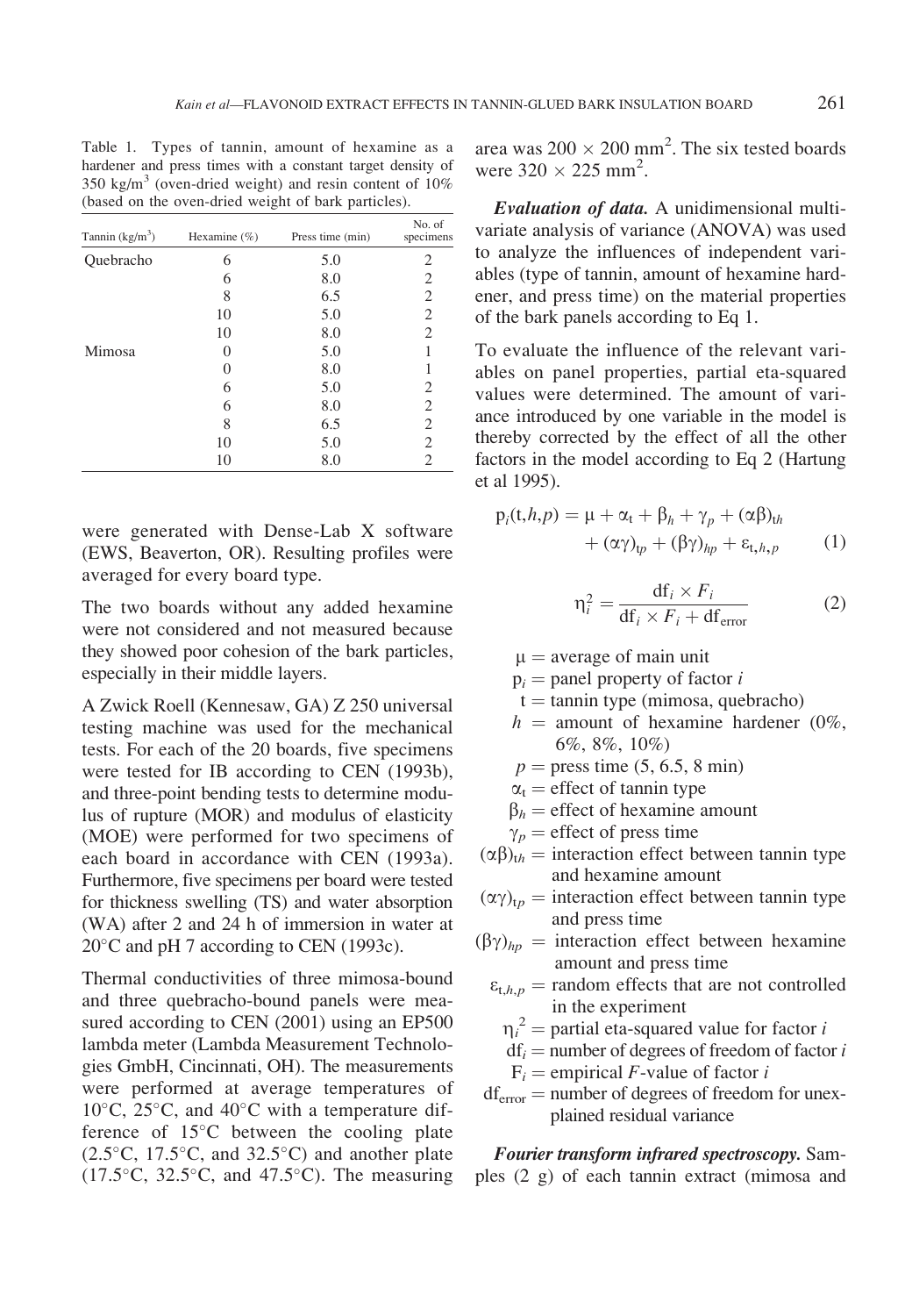quebracho) powder were manually mixed with H2O (10 g). Both mixtures were adjusted to pH 9 by adding a 32% NaOH solution. Finally, 10 wt% or 20 wt% of a 33% hexamine solution was added as a hardener. Thus, in total, six different formulations were prepared for Fourier transform infrared (FTIR) spectroscopy.

The resins were dried at  $180^{\circ}$ C for 16 h and then stored in a climate chamber at  $20^{\circ}$ C and 65% RH for 2 da. The hardened resins were ground to fine powders and then analyzed with an attenuated total reflectance (ATR)–equipped PerkinElmer (Waltham, MA) Frontier FTIR spectrometer. Spectra were obtained in the range of 4000-600  $\text{cm}^{-1}$  at a resolution of 4  $\text{cm}^{-1}$ from powder samples of a few milligrams by accumulating 32 scans. Each sample was scanned in triplicate, and spectra were baseline corrected and vector normalized using the software Unscrambler (Camo Software, Inc., Woodbridge, NJ) prior to averaging.

### **RESULTS**

On average, density of the mimosa-tannin-bound boards was  $408.63 \text{ kg/m}^3 \text{ (SD} = 8.42 \text{ kg/m}^3)$ with an average (determined in accordance with CEN (1993e)) of 14.90% MC (SD =  $0.43\%$ ), whereas that of quebracho-glued boards was

408.32 kg/m<sup>3</sup> (SD = 9.10 kg/m<sup>3</sup>) on average, with an average of 14.79% MC (SD =  $0.53\%$ ). Density, although showing minimal variation, was at least significantly ( $p < 0.01$ ) positively correlated with MOR, MOE, and IB (shown by Pearson  $R > 0.49$ ). Also, density did not show a significant influence on TS and was highly significantly ( $p < 0.001$ ) negatively correlated with WA  $(R = -0.52)$ .

Density distributions across the cross sections showed that for both resin types, density at the surface was on average 13% higher (average maximum density 460 kg/m<sup>3</sup>, SD = 40.37 kg/m<sup>3</sup>) than that at the core (average core density  $=$ 408.30 kg/m<sup>3</sup>, SD = 19.19 kg/m<sup>3</sup>). Although a distinct density profile was present, variation was high because of the coarse particles (Fig 1).

The complete set of boards produced with the target density of 350 kg/m<sup>3</sup> (based on the oven-dry mass) presented a homogeneous and stable aspect on visual examination. Each board was tested for its mechanical and water behavior. The complete set of results is reported in Table 2.

### Mechanical Characteristics

With regard to mechanical characteristics of the boards (Table 2), all except MOE showed



Figure 1. Density profiles for different bark panel variations.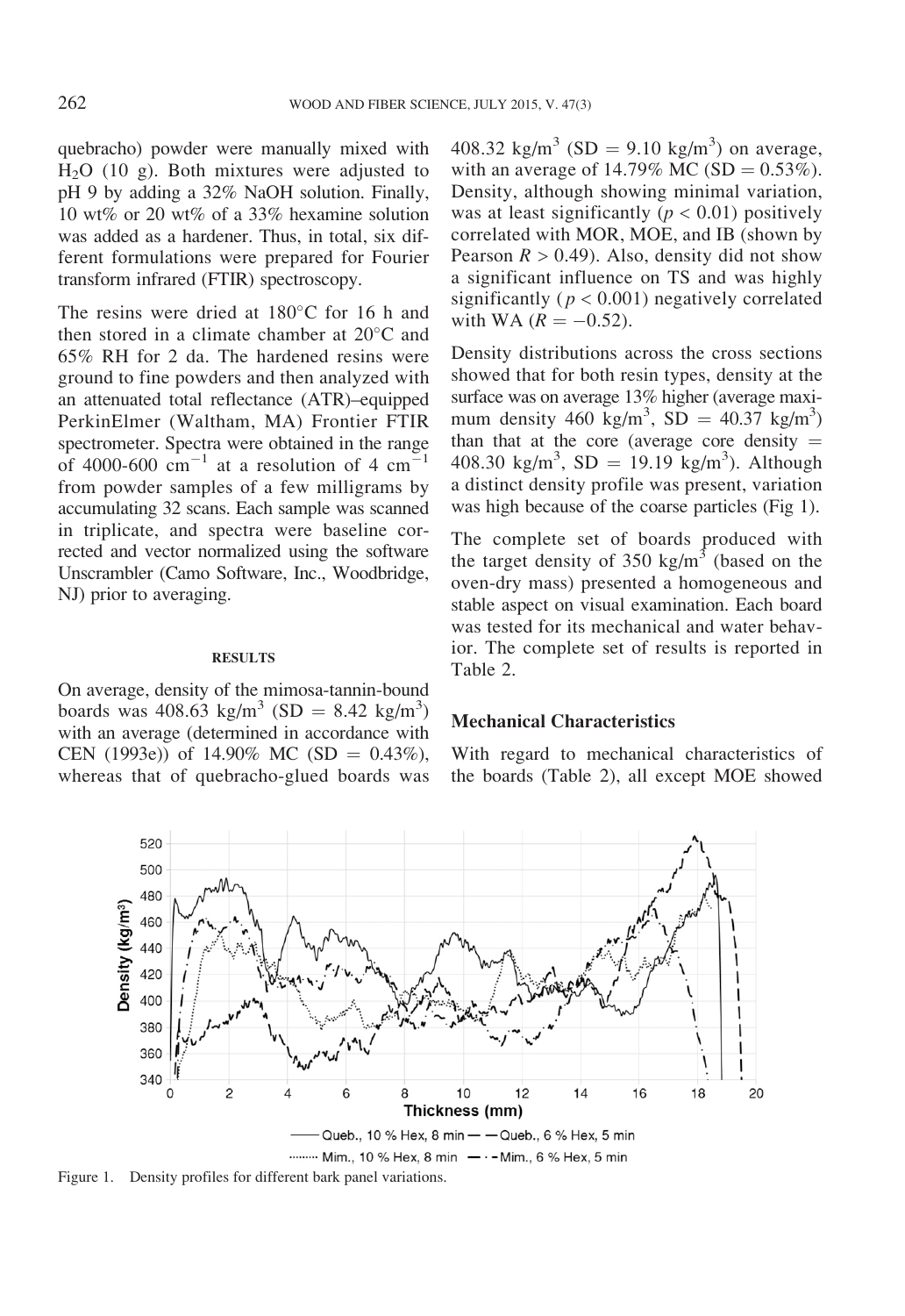| ؚ<br>ڔ       |
|--------------|
|              |
| ֧֦֦֦֚֚֚֚֚֚֝֝ |
| is case is   |
| wan wa ku    |
| a langua t   |
|              |
|              |
| I            |
| į            |

|          |                                                                     | Press |                                                                                                                                                                                                                                                                                                                 |                                    |                                                                                       |               |                                                                                                                           |                                                                                                                                                                                                                                             |                                  |                                                                             |                                               |                                                                                                                                                                                                                                              |                    |                                |                                    |  |
|----------|---------------------------------------------------------------------|-------|-----------------------------------------------------------------------------------------------------------------------------------------------------------------------------------------------------------------------------------------------------------------------------------------------------------------|------------------------------------|---------------------------------------------------------------------------------------|---------------|---------------------------------------------------------------------------------------------------------------------------|---------------------------------------------------------------------------------------------------------------------------------------------------------------------------------------------------------------------------------------------|----------------------------------|-----------------------------------------------------------------------------|-----------------------------------------------|----------------------------------------------------------------------------------------------------------------------------------------------------------------------------------------------------------------------------------------------|--------------------|--------------------------------|------------------------------------|--|
|          | $\begin{tabular}{ll} Hadener & time \\ ( \%) & (min) \end{tabular}$ |       | Density 1<br>(kg/m                                                                                                                                                                                                                                                                                              |                                    |                                                                                       |               | MOE<br>N/mm                                                                                                               | Density IB<br>$(kg/m^3)$                                                                                                                                                                                                                    | $\mathbb{B}_{(N/\mathrm{mm}^2)}$ |                                                                             |                                               |                                                                                                                                                                                                                                              | $T S 241$<br>$(%)$ | WA 2 h $\stackrel{(96)}{(\%)}$ | $WA$ 24 h<br>$\binom{66}{6}$       |  |
| unosa    |                                                                     |       |                                                                                                                                                                                                                                                                                                                 |                                    |                                                                                       |               | 183.50 26.36                                                                                                              |                                                                                                                                                                                                                                             |                                  |                                                                             |                                               |                                                                                                                                                                                                                                              |                    |                                |                                    |  |
|          |                                                                     |       |                                                                                                                                                                                                                                                                                                                 |                                    | 0.86                                                                                  | 0.09          |                                                                                                                           |                                                                                                                                                                                                                                             |                                  |                                                                             |                                               |                                                                                                                                                                                                                                              |                    |                                |                                    |  |
|          |                                                                     |       |                                                                                                                                                                                                                                                                                                                 |                                    | 1.09                                                                                  | 0.15          |                                                                                                                           |                                                                                                                                                                                                                                             |                                  |                                                                             |                                               |                                                                                                                                                                                                                                              |                    |                                |                                    |  |
|          |                                                                     |       |                                                                                                                                                                                                                                                                                                                 |                                    |                                                                                       | 0.12          |                                                                                                                           |                                                                                                                                                                                                                                             |                                  |                                                                             |                                               |                                                                                                                                                                                                                                              |                    |                                |                                    |  |
|          |                                                                     |       |                                                                                                                                                                                                                                                                                                                 |                                    |                                                                                       | 0.13          |                                                                                                                           |                                                                                                                                                                                                                                             |                                  |                                                                             |                                               |                                                                                                                                                                                                                                              |                    |                                |                                    |  |
| uebracho |                                                                     |       |                                                                                                                                                                                                                                                                                                                 |                                    |                                                                                       | 0.09          |                                                                                                                           |                                                                                                                                                                                                                                             |                                  |                                                                             |                                               |                                                                                                                                                                                                                                              |                    |                                |                                    |  |
|          |                                                                     |       |                                                                                                                                                                                                                                                                                                                 |                                    |                                                                                       | 0.01          |                                                                                                                           |                                                                                                                                                                                                                                             |                                  |                                                                             |                                               |                                                                                                                                                                                                                                              |                    |                                |                                    |  |
|          |                                                                     |       | $\begin{array}{l} 5.0 \\ 5.0 \\ 8.0 \\ 8.1 \\ 9.0 \\ 9.0 \\ 10.0 \\ 10.0 \\ 10.0 \\ 10.0 \\ 10.0 \\ 10.0 \\ 10.0 \\ 10.0 \\ 10.0 \\ 10.0 \\ 10.0 \\ 10.0 \\ 10.0 \\ 10.0 \\ 10.0 \\ 10.0 \\ 10.0 \\ 10.0 \\ 10.0 \\ 10.0 \\ 10.0 \\ 10.0 \\ 10.0 \\ 10.0 \\ 10.0 \\ 10.0 \\ 10.0 \\ 10.0 \\ 10.0 \\ 10.0 \\ 10$ | 000<br>557836000011678361483600001 | $\begin{array}{c} 1.3 \\ 1.99 \\ 0.95 \\ 0.85 \\ 0.65 \\ 0.62 \\ 0.62 \\ \end{array}$ | 0.043<br>0.43 | 141.50 10.61<br>190.50 42.88<br>176.75 29.98<br>176.75 29.98<br>150.00 7.07<br>95.88 87.96<br>95.88 00.51<br>144.80 87.94 | 405.85 21.59 0.16 0.03<br>402.64 22.87 0.16 0.03<br>404.71 17.54 0.17 0.03<br>419.08 18.56 0.19 0.03<br>410.39 18.59 0.17 0.05 0.01<br>393.73 15.77 0.05 0.01<br>415.10 20.88 0.14 0.02<br>406.20 15.41 0.13 0.03<br>417.33 16.56 0.16 0.03 |                                  | 395.20<br>401.93<br>406.62<br>417.26<br>411.26<br>403.73<br>40.61<br>410.61 | ន្ត<br>ដូង មួតខ្លួន ដូន ដូច<br>ដូង មួន ដូច ដូ | 11.69 1.09 1.35 2.07<br>11.85 1.14 13.57 2.11<br>11.33 1.79 12.55 2.35<br>11.19 1.87 12.85 2.83<br>11.33 2.37 13.22 2.99 3.33<br>14.72 2.19 18.60 2.94 1.85<br>14.72 2.17 15.95 1.85 2.81<br>13.07 1.36 16.33 2.81<br>1.30 1.12 14.57 3.28 4 |                    |                                | おおだいかだいが、<br>さいだいかいかい。<br>せなどはないない |  |
|          |                                                                     |       |                                                                                                                                                                                                                                                                                                                 |                                    |                                                                                       |               |                                                                                                                           |                                                                                                                                                                                                                                             |                                  |                                                                             |                                               |                                                                                                                                                                                                                                              |                    |                                |                                    |  |
|          |                                                                     |       |                                                                                                                                                                                                                                                                                                                 |                                    |                                                                                       |               |                                                                                                                           |                                                                                                                                                                                                                                             |                                  |                                                                             |                                               |                                                                                                                                                                                                                                              |                    |                                |                                    |  |

significance ( $p < 0.01$ ) in the applied model (Table 3). The tannin type used accounted for 50% of the variation in MOR. The mimosabound panels with an average MOR of 1.03 N/  $mm^2$  (SD = 0.15 N/mm<sup>2</sup>) showed a 69% higher MOR than the quebracho-bound panels (0.61 N/  $mm^2$ , SD = 0.29 N/mm<sup>2</sup>) (Fig 2). Of the scatter in IB, 65% can be explained by the model, with the greatest contribution (41%) being caused by the different tannin types. Hardener amount and press time also greatly significantly influenced IB. The mimosa resin resulted in an average IB of 0.17 N/mm<sup>2</sup> (SD = 0.03 N/mm<sup>2</sup>), which is  $31\%$  higher than quebracho resin (average  $=$  $0.13$  N/mm<sup>2</sup>, SD =  $0.04$  N/mm<sup>2</sup>). When amount of hexamine hardener was increased from 6 to 10%, increases in IB of 13% for mimosa and 50% for quebracho were achieved. With quebracho tannin, a press time of 5 min resulted in an IB of 0.09  $\text{N/mm}^2$  (SD = 0.05 N/mm<sup>2</sup>), whereas a press time of 8 min for the same panels led to an average IB of  $0.17$  N/mm<sup>2</sup>  $(SD = 0.03 \text{ N/mm}^2)$ , a trend that was not observed with mimosa (Fig 3).

## Behavior in Water

TS after 2 h of water immersion was significantly ( $p < 0.01$ ) affected by tannin type and hardener amount. This was also the case for TS after 24 h, whereas press time had a contributory power of 7%. Panels with a mimosa tannin resin showed  $13.15\%$  (SD = 2.36%) swelling after 24 h of water immersion, compared with an average of 17.79% (SD =  $4.21\%$ ) for those with quebracho tannin resin, which corresponds to a decrease of 26%. With regard to swelling properties, a greater amount of hexamine hardener was not beneficial for mimosa tannin, whereas with quebracho tannin, a greater hardener content led to slightly better results. Extending the press time was not found to improve the swelling properties (Fig 4). WA was clearly determined by tannin type, which accounted for almost 35% of the variation after a longer immersion time. Thus, it was clearly shown that greater density is associated with decreased WA and that mimosa-bound boards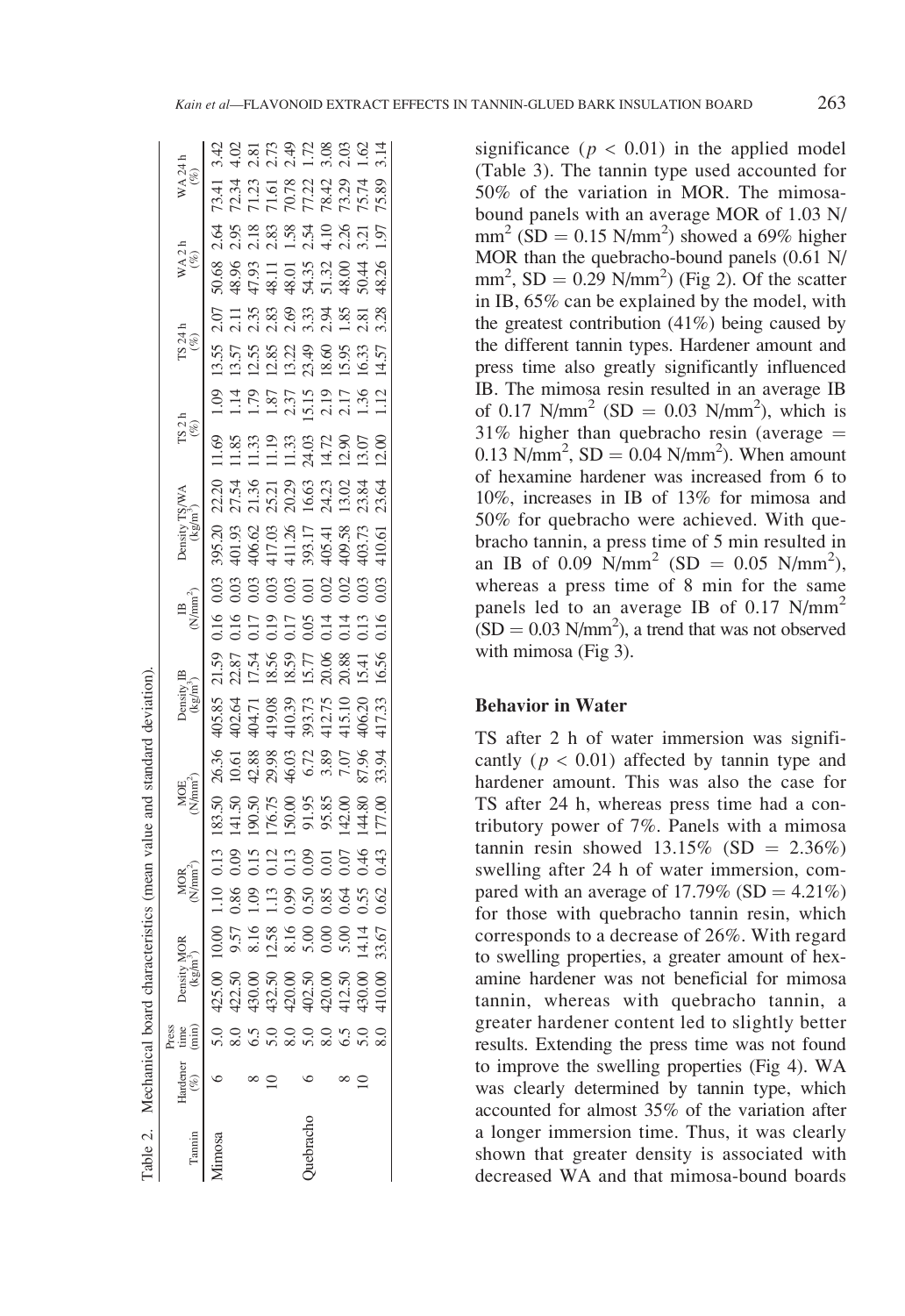|                              | <b>MOR</b> | <b>MOE</b> | <b>IB</b>  | TS <sub>2</sub> h | TS 24 h    | WA <sub>2</sub> h | WA 24 h    |
|------------------------------|------------|------------|------------|-------------------|------------|-------------------|------------|
| Coefficient of determination | $0.589**$  | 0.533      | $0.645***$ | $0.370***$        | $0.617***$ | $0.375***$        | $0.475***$ |
| Tannin                       | $0.500***$ | $0.280*$   | $0.406***$ | $0.117**$         | $0.426***$ | $0.078**$         | $0.347***$ |
| Hardener                     | 0.000      | 0.189      | $0.254***$ | $0.105**$         | $0.226***$ | $0.172***$        | $0.087**$  |
| Press time                   | 0.001      | 0.013      | $0.142***$ | $0.052*$          | $0.071*$   | $0.085**$         | 0.001      |
| Tannin*hardener              | 0.035      | 0.182      | $0.078**$  | $0.080**$         | $0.167***$ | 0.022             | 0.001      |
| Tannin*press time            | $0.162*$   | 0.122      | $0.232***$ | $0.058*$          | $0.088**$  | 0.021             | 0.018      |
| Hardener*press time          | 0.010      | 0.023      | $0.069*$   | 0.035             | 0.023      | 0.011             | 0.001      |
| N                            | 38         | 27         | 100        | 100               | 100        | 100               | 100        |

Table 3. Partial eta-squared values for single factors of a multivariate unidimensional ANOVA.

Significance levels: \*\*\* = <0.001, \*\* = <0.01, \* = <0.05.



Figure 2. Effect of pressing time on MOR for different tannins.

(average 71.88%,  $SD = 3.15\%$ ) took up on average 6% less water than equivalent quebrachobound panels (average  $76.11\%$ , SD = 2.89%) (Fig 5).

## Thermal Characteristics

Thermal conductivities of the panels were evaluated as  $77.23$  mW/(m·K) (SD = 1.46 mW/  $[m\text{-}K]$ , 81.55 mW/(m·K) (SD = 1.33 mW/[m·K]), and 86.90 mW/(m·K) (SD = 1.53 mW/[m·K]) at measuring temperatures of  $10^{\circ}$ C,  $25^{\circ}$ C, and 40°C, respectively. The thermal conductivity of the bark panels was found to increase by  $6\%$  with a 15 $\degree$ C temperature rise in the investigated temperature range (Fig 6). This trend was highly significant ( $p < 0.001$ ). The average density of the investigated boards was  $407 \text{ kg/m}^3$  $(SD = 24.10 \text{ kg/m}^3)$ . The type of tannin used did not have a significant influence on thermal conductivity of the investigated samples.

### FTIR Spectroscopy

Figures 7 and 8 show very similar trends for the two tannin extracts. The signals that were



Figure 3. Effect of hardener and pressing time on IB for different tannin types.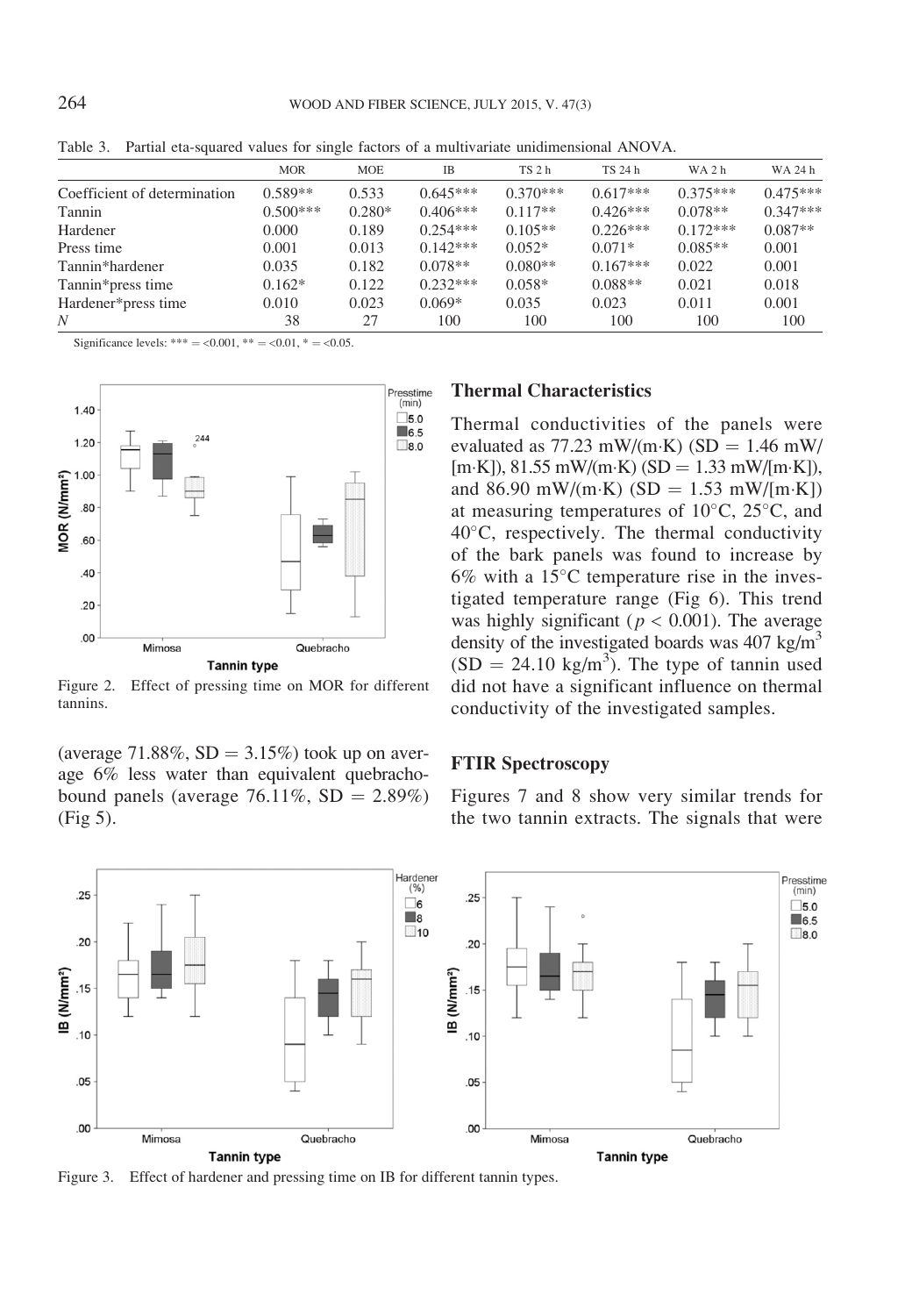

Figure 4. TS after 24 h of water immersion dependent on tannin type, hardener amount, and press time.



Figure 5. WA after 24 h of water immersion dependent on density and tannin type.

modified during hexamine activation are summarized in Table 4.

The most important band after hexamine activation appears at approximately  $v = 1650$  cm<sup>-1</sup> (Figs 7 and 8). This absorption can be attributed to N–H bending in the nitrogen-containing adducts formed during the activation of the flavonoids. The presence of these species provides insight into the crosslinking mechanism of the polymers that occurs after activation of the aminomethylene bridges. The other signals at  $v = 1505$ , 1150, 1110, 1040, and 980  $\text{cm}^{-1}$  decreased during activation and present a smoother profile when hexamine was added. The only signal showing a different trend was that at  $v = 1420$  cm<sup>-1</sup> ,



Figure 6. Dependence of thermal conductivity on measuring temperature.

which arose only when 10% hexamine was added. This signal might be attributed to many vibrations, but in tannins, it is probably caused by the C–H deformation of aromatic rings or the stretching of the benzene ring.

### DISCUSSION

Mechanical measurements showed that mimosa tannin use resulted in higher quality board properties (MOR, IB, TS, and WA) than quebracho-tannin-bound panels. Panels using quebracho-based resin had the same IB (main characteristic for panel stability) values than those from a previous study (IB  $> 0.15$  N/mm<sup>2</sup>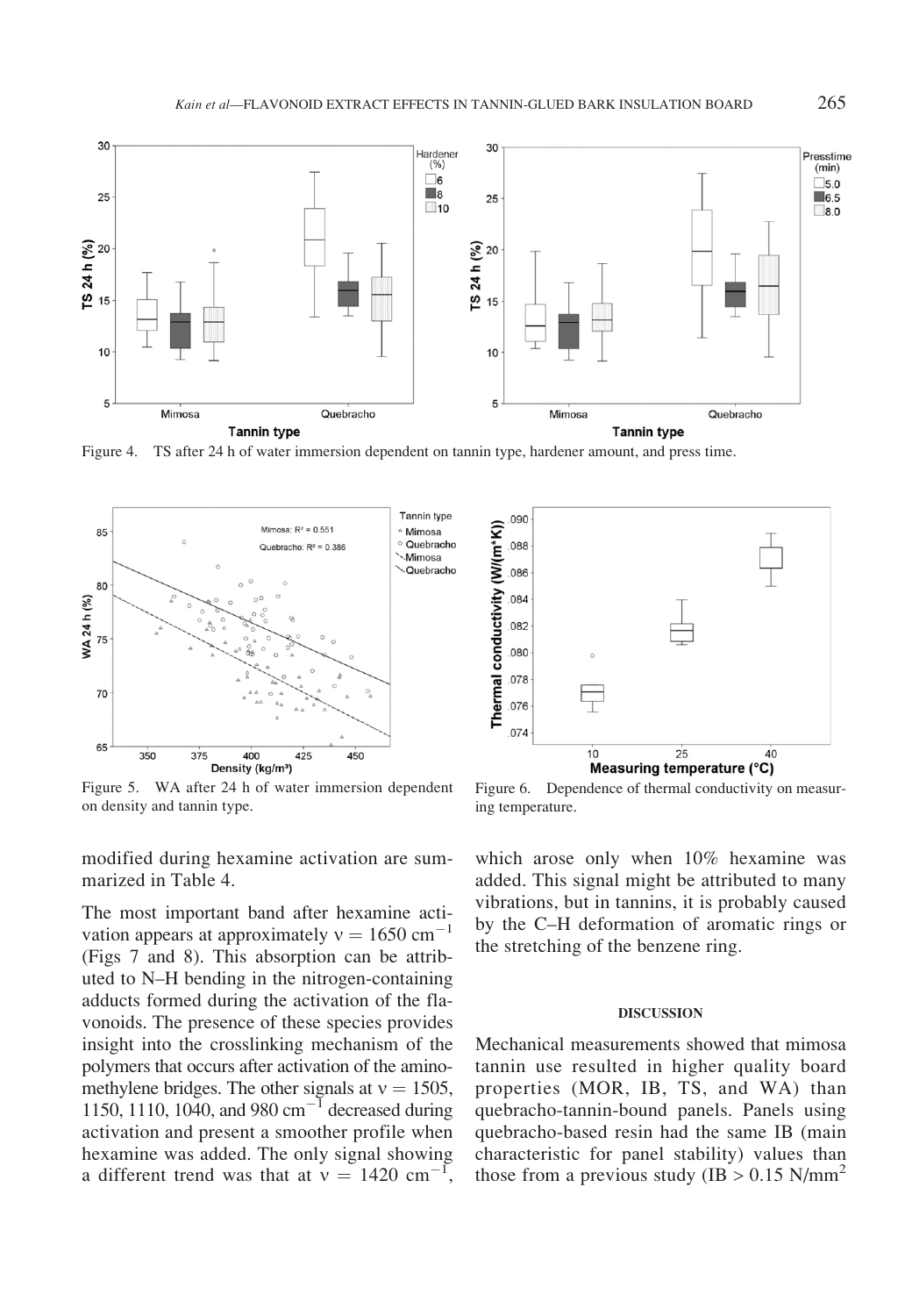

Figure 7. Absorption spectra of mimosa tannin resin at different polymerization steps.



Figure 8. Absorption spectra of quebracho tannin resin at different polymerization steps.

Table 4. Band modification during hexamine activation.

|                                |     | Mimosa      |             |              | Ouebracho   |             |                                                                                                                                         |
|--------------------------------|-----|-------------|-------------|--------------|-------------|-------------|-----------------------------------------------------------------------------------------------------------------------------------------|
| Wave number<br>$\rm (cm^{-1})$ | pH9 | 10%<br>hexa | 20%<br>hexa | pH9          | 10%<br>hexa | 20%<br>hexa | Attribution                                                                                                                             |
| 1650                           |     | М           |             |              | M           |             | N-H-bend secondary amines or amides or imines<br>(eg CH <sub>2</sub> -NH-CH <sub>2</sub> -; -NH-CH <sub>2</sub> -NH; -NH-C(=O); -C=N-H) |
| 1505                           | М   |             |             | M            |             |             | $C=C-H$ str. asym. arom.                                                                                                                |
| 1425                           |     |             |             |              |             |             | C-H deform., C-C str., NH-CH <sub>2</sub> -arom.                                                                                        |
| 1150                           | S   |             |             |              |             |             | C-O str. ring A, C-C bend ring A                                                                                                        |
| 1110                           | S   |             |             | М            |             |             | $C-O$ str. arom.                                                                                                                        |
| 1040                           | M   | S           | S           | <sub>S</sub> | S           | S           | C-H bend. arom. symm. in-plane                                                                                                          |
| 980                            | S   |             |             |              |             |             | C-H bend. asym. out-of-plane                                                                                                            |

L, large; M, medium; S, small.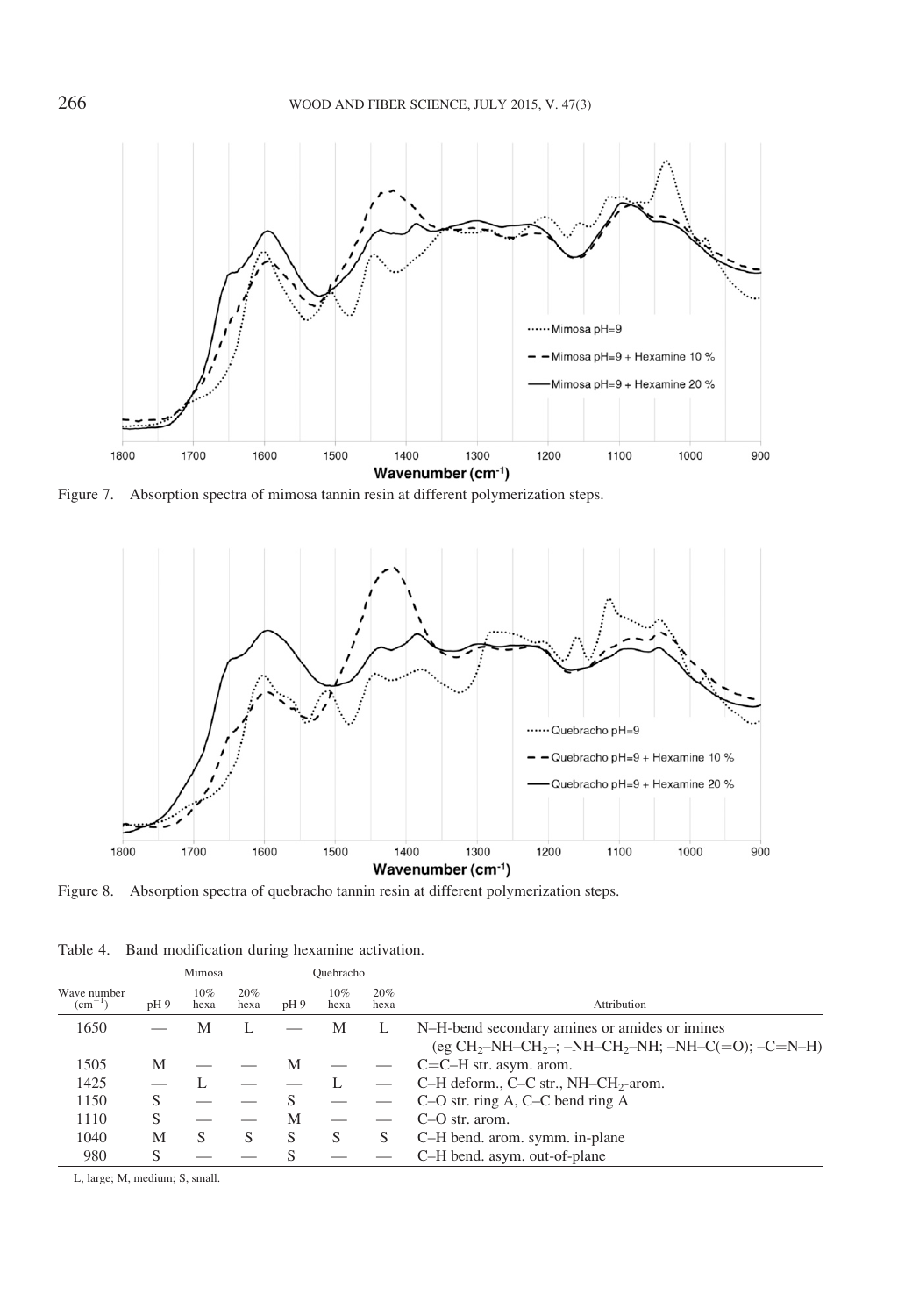with density of 350 kg/m<sup>3</sup>) (Kain et al 2014), whereas mimosa resin resulted in roughly 20% greater IB values. This was probably caused by the lower viscosity of the mimosa resin (mimosa 1310 mPa and quebracho 9630 mPa initial viscosity) and a subsequently greater particle wetting.

Pichelin et al (1999) previously detailed the importance and partial problems of particle wetting using tannin-hexamine resins, which form an essentially stiff gel at ambient temperatures. This study suggests that the steric hindrance of the original quebracho flavonoid was higher than that of mimosa. This led to greater viscosities in the quebracho-glued boards and hence lower penetration into bark chips and inferior mechanical performances.

The spectroscopic study explains why no adhesion occurred when no hardener was added because the following spectra differences could be detected. The signal at  $v = 1650$  cm<sup>-1</sup> was typical of amino-methylene activation, and hence, it became more pronounced as hexamine was added (Pichelin et al 1999). This suggests that a higher number of crosslinks were formed when more hardener was added. The signal at  $v = 1425$  cm<sup>-1</sup> can also be partially attributed to the presence of amino-methylene-activated rings (Kinugasa et al 2013). The increased intensity of this signal for 10% activated substrates can be explained as a superposition of the  $Ar$ – $CH_2$ – $NH$  bending signal with other signals of the tannins, whereas in the spectrum of the sample containing 20% hexamine, the intensity of this band was lower because of the tightening of the structure caused by the larger number of crosslinks. When the flavonoid units were closely packed, the partial conversion of the amino-methylene bridges to simple methylene bridges (with the release of  $NH<sub>3</sub>$ ) has to be considered.

The decreases in the signals at  $v = 1505$ , 1150, 1110, 1040, and 980 cm<sup>-1</sup> can be attributed to the networking of the tannin molecules, which weakens the vibrations of the C–O and C–H bonds. The only notable difference between the two tannin species was observed at  $v = 1040 \text{ cm}^{-1}$ . This signal can be attributed to the aromatic in-plane bending of flavonoids (Tondi and Petutschnigg 2015). Here, mimosa showed a higher absorbance than quebracho because there was more free space for vibrations of the Ar–H bonds between the flavonoid units. This can be explained by the higher degree of C4–C8 bonding in quebracho, which resulted in a more compact oligomer. This effect completely disappears after networking because the C–H in-plane bending is similarly hindered.

Macroscopically, this feature results in the lower viscosity of the mimosa tannin because of its less compact structure. The more linear quebracho tannin molecules (Pasch et al 2001) may produce a higher amount of secondary forces, resulting in a higher initial viscosity. The lower initial viscosity of mimosa tannins may result in a better penetration of wood and hence greater adhesive performance.

In panel production, the necessary press time in hot presses needs to be limited because it limits production capacities and requires a high energy input (Thoemen and Humphrey 2006). In this study, a press time of 8 min instead of 5 min was not beneficial for MOR. For IB and TS, this was also confirmed for the mimosa tannin resin, whereas the quebracho tannin resin slightly profited from a longer press time. Therefore, mimosa tannin may have had a higher reactivity.

Hexamine as a hardener is a potential source of formaldehyde emission and also is the only synthetic component in the material investigated. Therefore, minimizing the amount used without detriment to the bonding was desirable. Attempts to orient samples without hexamine showed that polymerization required it as a hardener. Although MOR was not significantly affected by different amounts of hardener, IB properties were significantly enhanced with 10% instead of 6% hexamine. Coarse particles cause a filigrane structure with low board densities, which results in a limited in-plane compression tension resistance caused by small in-plane particle contact area (Kain et al 2013b). Subsequently, MOR is not affected by better resin performance to the same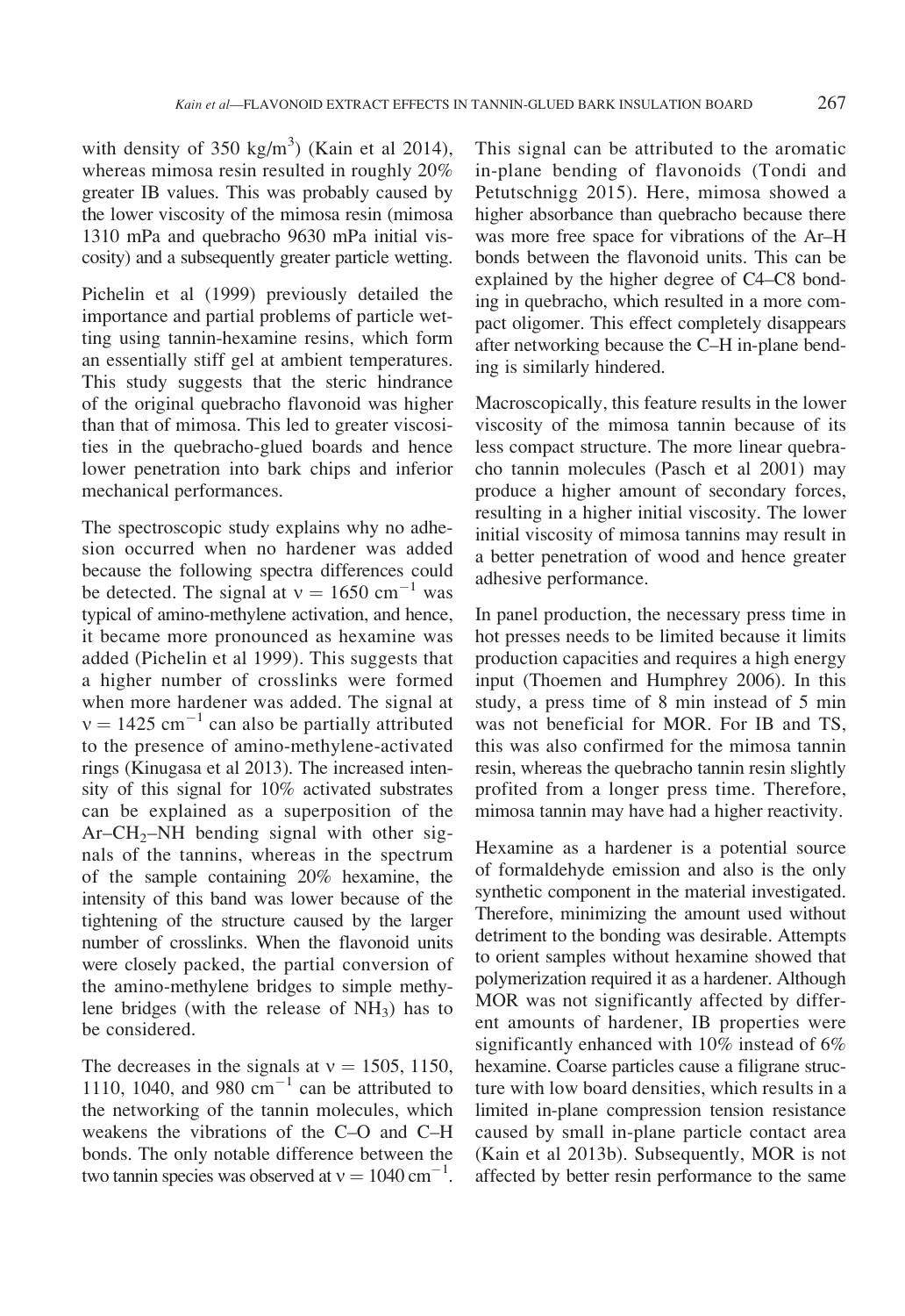extent that IB is. For TS, an increased amount of hexamine was only beneficial for the quebrachobound panels. This further corroborated the assumption of mimosa showing a higher reactivity toward the hardener.

Overall, the most important factor among those studied (ie tannin type, amount of hardener, and press time) was the tannin type, which accounted for between 10 and 50% of the variation in panel properties.

Thermal properties were evaluated for three mimosa-bound and three quebracho-bound boards to confirm the panel's potential for insulation use. With an average sample density of  $407.07$  kg/m<sup>3</sup>  $(SD = 24.10 \text{ kg/m}^3)$ , thermal conductivity was measured as  $81.85$  mW/(m·K) (SD = 1.33 mW/  $[m-K]$ ). These findings are consistent with those of previous studies in which thermal conductivity values less than  $0.08 \text{ W/(m·K)}$  with densities less than 450 kg/m<sup>3</sup> were achieved (Kain et al 2013b, 2014). With regard to temperature dependence, across the investigated range  $(10-40^{\circ}C)$ , thermal conductivity was shown to be significantly ( $p < 0.001$ , coefficient of correlation = 0.90) correlated with panel temperature. The gradient of the linear regression function for temperature-dependent thermal conductivity was 0.32. This is comparable with the slope for wood wool  $(0.31, 348 \text{ kg/m}^3)$  but greater than that for mineral wool  $(0.13, 145 \text{ kg/m}^3)$  (Abdou 2005). This finding is important because the effectiveness of insulation layers applied to limit the thermal load of, eg, buildings is also a function of the ambient temperature. From this viewpoint, the studied bark panels showed a satisfactory rather than an excellent performance.

#### CONCLUSIONS

Mimosa-hexamine resin was compared with quebracho-hexamine resin for potential use in binding bark insulation panels. With regard to MOR, IB, TS, and WA, mimosa tannin showed better results. This was supported by IR spectroscopic results, which indicated that the mimosabased polymers showed a higher degree of in-plane bending and hence presumably a lower

viscosity, thereby enabling better particle wetting during resination.

For the mimosa-bound panels, a press time of 5 min (0.25 min/mm) was sufficient because the properties were not significantly improved by pressing for 6 or 10 min. In the case of quebracho tannin, the mechanical properties of the board were slightly improved with a longer press time. The amount of hexamine hardener may be maintained at 6% for mimosa tannin because no significant improvement in board properties occurred with adding 8% or 10% of hexamine. Furthermore, slight benefits from an increased amount of hardener were shown for the quebracho tannin resin.

Finally, resin formulations and press parameters can represent important aspects for optimization in the context of tannin-bound bark insulation boards. This is especially pertinent to industrial applications because decreases in resin amount and press time will directly influence the profitability of production.

### ACKNOWLEDGMENTS

The authors are grateful for the support of the Peter Graggaber Corporation (sawmill Unternberg, Austria) and UNTHA Shredding Technology Corporation (Golling, Austria).

#### **REFERENCES**

- Abdou AA (2005) Comparison of thermal conductivity measurements of building insulation materials under various operating temperatures. J Build Phys 29(2):171-184.
- CEN (1993a) EN 310. Engineered wood products: Determination of the modulus of rupture and the modulus of elasticity. European Committee for Standardization, Brussels, Belgium.
- CEN (1993b) EN 319. Fiberboards and particleboards: Determination of the internal bond. European Committee for Standardization, Brussels, Belgium.
- CEN (1993c) EN 317. Fiberboards and particleboards: Determination of the thickness swelling after water storage. European Committee for Standardization, Brussels, Belgium.
- CEN (1993d) EN 323. Wood-based panels: Determination of density. European Committee for Standardization, Brussels, Belgium.
- CEN (1993e) EN 322. Wood-based panels: Determination of moisture content. European Committee for Standardization, Brussels, Belgium.